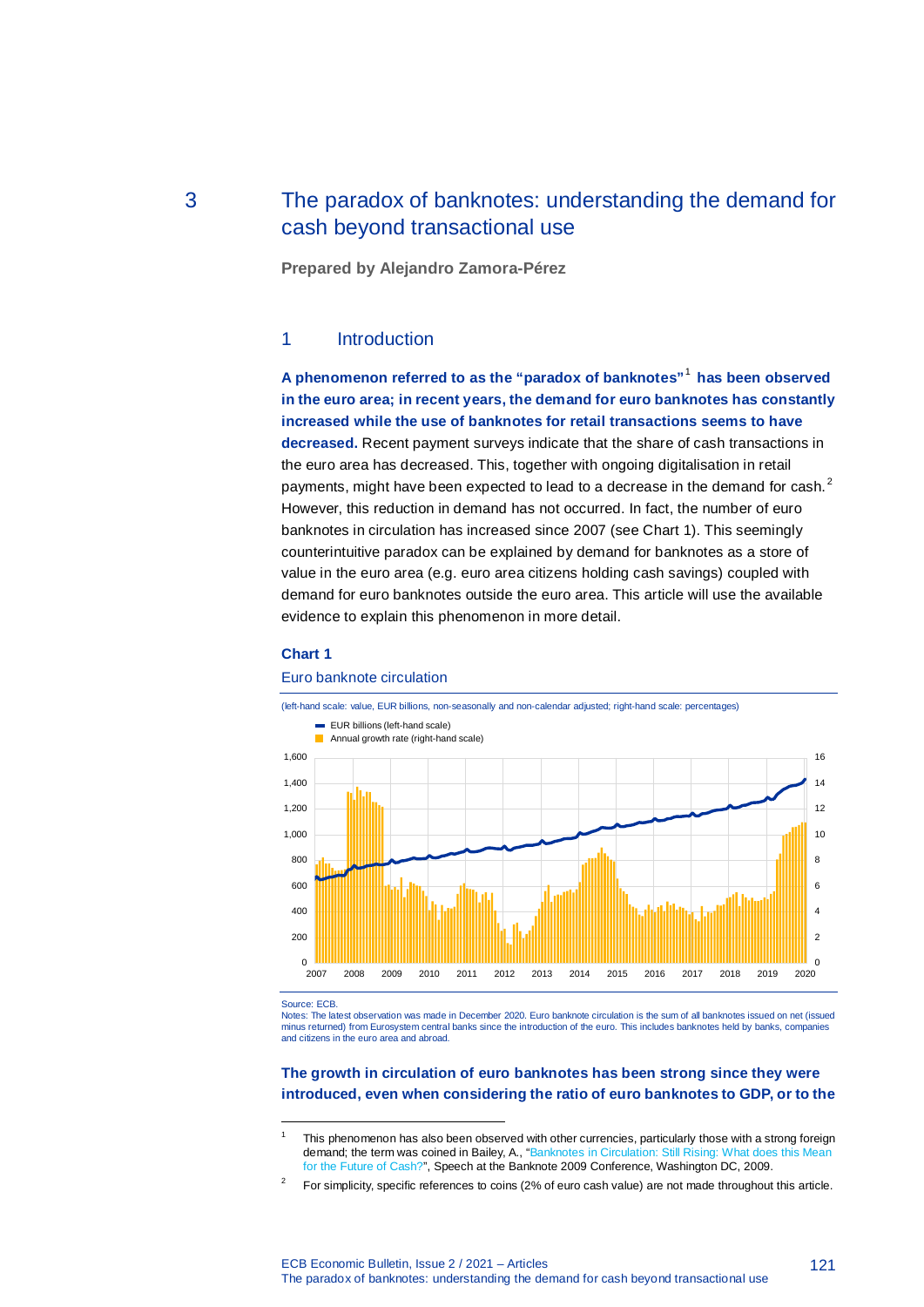**broad monetary aggregate M3.**<sup>3</sup> This growth in circulation has intensified during the coronavirus (COVID-19) pandemic. At the end of 2020, the value of euro banknotes in circulation amounted to €1,435 billion, increasing by 11% from €1,293 billion in 2019 (Chart 1). Due to the COVID-19 pandemic, this annual growth rate was exceptionally high when compared with previous years (5% annual growth in the past 10 years on average). The only time the growth rate was higher was during the months following the Lehman Brothers collapse in September 2008.<sup>4</sup> However, the growth of euro banknote circulation has been remarkably strong since they were introduced even when compared to some other macroeconomic magnitudes; for example, the ratios of euro banknotes to nominal gross domestic product (NGDP) and to M3 have increased over the years (see Chart 2), amounting to 10.83% and 9.94% at the end of 2019, respectively. This suggests there are unique determinants behind the high demand for euro banknotes, other than the development of the activity of the domestic economy (NGDP) and distinct from factors influencing other monetary assets/liabilities (M3).

#### **Chart 2**





Sources: ECB.

j

Notes: The latest observation was made in December 2019.

**Understanding the drivers of increasing banknote circulation is important for central bank core activities such as cash and liquidity management, retail payment strategies and monetary policy.** Central bank cash and liquidity management activities can be improved by a good understanding of the demand for cash. For instance, if cash is widely used as a safe haven during times of potential market turbulence, it may be mandatory to hold substantial strategic contingency stocks of banknotes to meet extraordinarily high demand during periods of crisis.<sup>5</sup> Furthermore, understanding the demand for cash can shape well-informed retail payment strategies, for example by enabling projections for the future use of means of

<sup>&</sup>lt;sup>3</sup> M3 or "broad money" is the sum of currency in circulation, deposits and other liquid monetary liabilities

<sup>4</sup> This and other events influencing the value of banknotes in circulation are described in the article entitled "Trends and developments in the use of euro cash over the past ten years", *Economic Bulletin*, Issue 6, ECB, Frankfurt am Main, 2018.

See Panetta, F., "Beyond monetary policy – protecting the continuity and safety of payments during the coronavirus crisis", *The ECB Blog*, 28 April 2020.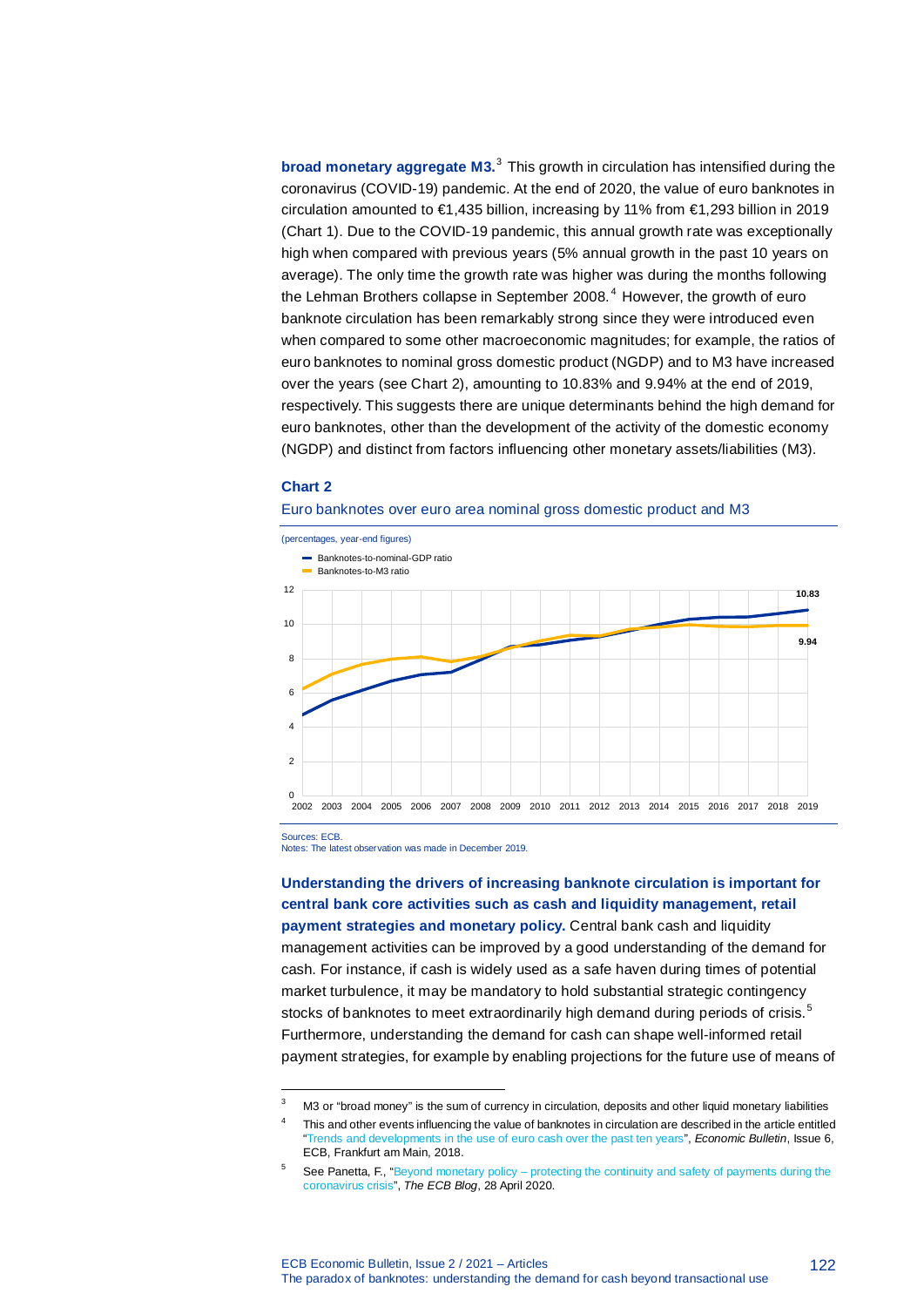payments, or even assessing the potential demand of a cash-like central bank digital currency (CBDC). In addition, the size and growth of some components of cash demand have relevant implications when assessing the monetary policy stance and its implementation in a low interest rate environment.<sup>6</sup>

**To shed light on the paradox of banknotes, it is important to identify the main uses of banknotes, although this is a difficult endeavour because cash usage is mostly unobservable.** The value of euro banknotes in circulation can be broken down into three components: the value of banknotes (a) held for domestic transactions, (b) stored domestically and (c) demanded outside the euro area (both for transactions and as a store of value). Estimating the size of these components is key to understanding the paradox of banknotes. However, making such estimations is a highly complicated process because cash is used anonymously. The data collected by the European Central Bank (ECB) refers only to flows of banknotes through the central and commercial banks, so only a small part of the cash cycle is observable. There are also grey areas where it is impossible to define when a banknote is held for transactions or as a store of value. Nevertheless, it is possible to learn about the different uses of banknotes through direct (i.e. surveying cash users) and indirect approaches. These will be explored in the present article in Sections 2 and 3. Section 4 will address the COVID-19 developments during 2020, remarking on the importance of cash during crises.

## 2 Transactional use of cash in the euro area

## **Estimates of the value of banknotes held for transactions in the euro area can be produced using indirect approaches but these are subject to limitations.**

Indirect approaches use available ECB data on euro cash coupled with a set of assumptions to produce estimates of the portion of the value of banknote circulation used for domestic transactions. However, the reliability of these methods depends on the particular assumptions employed, and therefore they should be considered with an appropriate level of caution. The following looks at three approaches: (i) the seasonal method, (ii) the return frequency method and (iii) an analysis of the issuance of the Europa Series (i.e. the second series of euro banknotes). These provide insights as to the size and nature of domestic transactional demand for banknotes.

**The seasonal method indicates that in 2019 between 13% and 30% of the value of banknote circulation was held for the purpose of euro area transactions, yielding a central estimate of 21.5% (€280 billion).** The share of banknote circulation used for euro area transactions can be estimated using the seasonal method.<sup>7</sup> This method exploits the strong monthly seasonality of banknote demand to divide total circulation into domestic transactional demand and the rest of the demand components (domestic store of value and foreign demand). This means that estimates

j

See Assenmacher, K., Seitz, F. and Tenhofen, J., "The use of large denomination banknotes in Switzerland, *International Cash Conference 2017 War on Cash: Is there a Future for Cash*? Deutsche Bundesbank, Constance, 2017, pp. 148-199.

<sup>7</sup> A formal description of the method, as used in this section, can be found in *ibid*., pp. 148-199. Vault cash and the €10-banknote circulation, corrected for carrying capacity (see more of this below), are selected as benchmarks.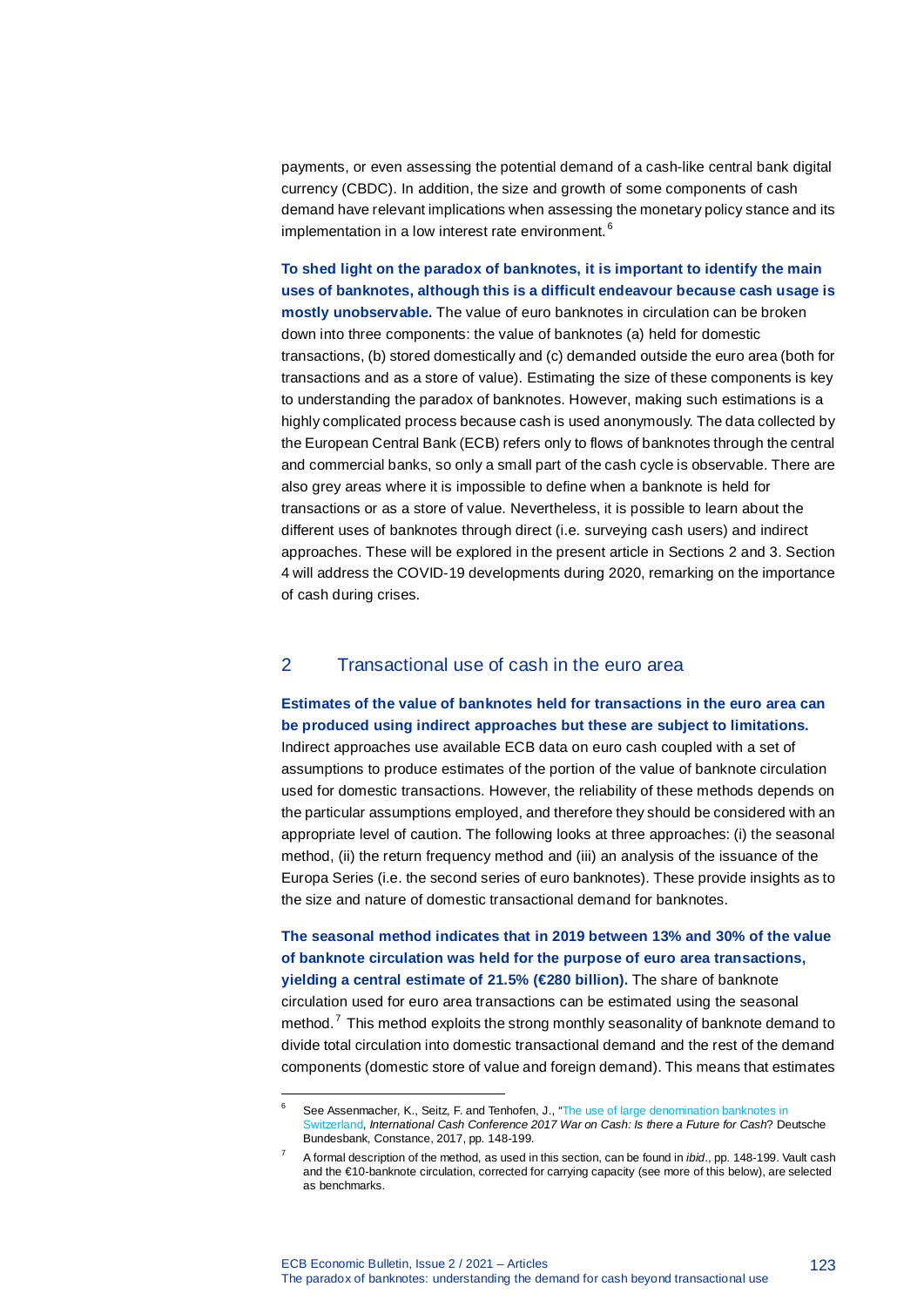of this decomposition are produced by comparing the seasonality of total banknote circulation with the seasonality of a benchmark variable that is purely transactional.<sup>8</sup> As the reliability of this method strongly depends on the benchmark, two series were selected to produce an upper and a lower bound. Results indicate that, in 2019, between 13% and 30% of the value of euro banknote circulation was used for transactions in the euro area (see Chart 3). The central estimate of 21.5% (€280 billion) is considered to be a good approximation $<sup>9</sup>$  but should still be interpreted with</sup> caution. It is also worth noting that both benchmarks indicate that the share of circulation used for domestic transactions has decreased over the years.

Estimates of the share of value of euro banknotes held for domestic transactions

#### **Chart 3**



according to the seasonal method

Sources: Author's calculation, ECB.

j

Note: The solid line represents the central estimate and the dashed lines represent the lower and upper bound. The latest observation was made in December 2019.

**According to the return frequency method, in 2019 between 15% and 25% of the value of euro banknote circulation was held for transactions in the euro area, yielding a central estimate of around 20% (€260 billion).** Different denominations of euro banknotes return to Eurosystem central banks at varying frequencies.<sup>10</sup> Banknotes returning less often are partly circulating in domestic channels more distant from central banks and partly stored domestically or held abroad. As with the seasonal method, it is possible to produce an upper and lower bound of the active circulation by using the return frequency of purely transactional denominations as benchmarks

124

<sup>&</sup>lt;sup>8</sup> The seasonality of domestic cash transactions cannot be observed. Benchmark variables that have been used to effectively capture domestic cash transactions are small denominations like the €10 banknote or vault cash; see the article entitled "Trends and developments in the use of euro cash over the past ten years", op. cit., and Bartzsch, N., Rösl, G. and Seitz, F., "Currency movements within and outside a currency union: The case of Germany and the euro area", *The Quarterly Review of Economics and Finance*, Vol. 53, No 4, Elsevier, Amsterdam, 2013, pp. 393-401.

The seasonality of transactional demand is likely to be underestimated for the €10 banknote series (not all €10 banknotes are used for transactions) and overestimated for vault cash series (safety stocks during peak demand periods heighten the seasonality).

 $10$  The return frequency for a certain denomination is the number of returned banknotes over a year divided by that year's average circulation; for a detailed explanation, see the article entitled "Trends and developments in the use of euro cash over the past ten years", op. cit.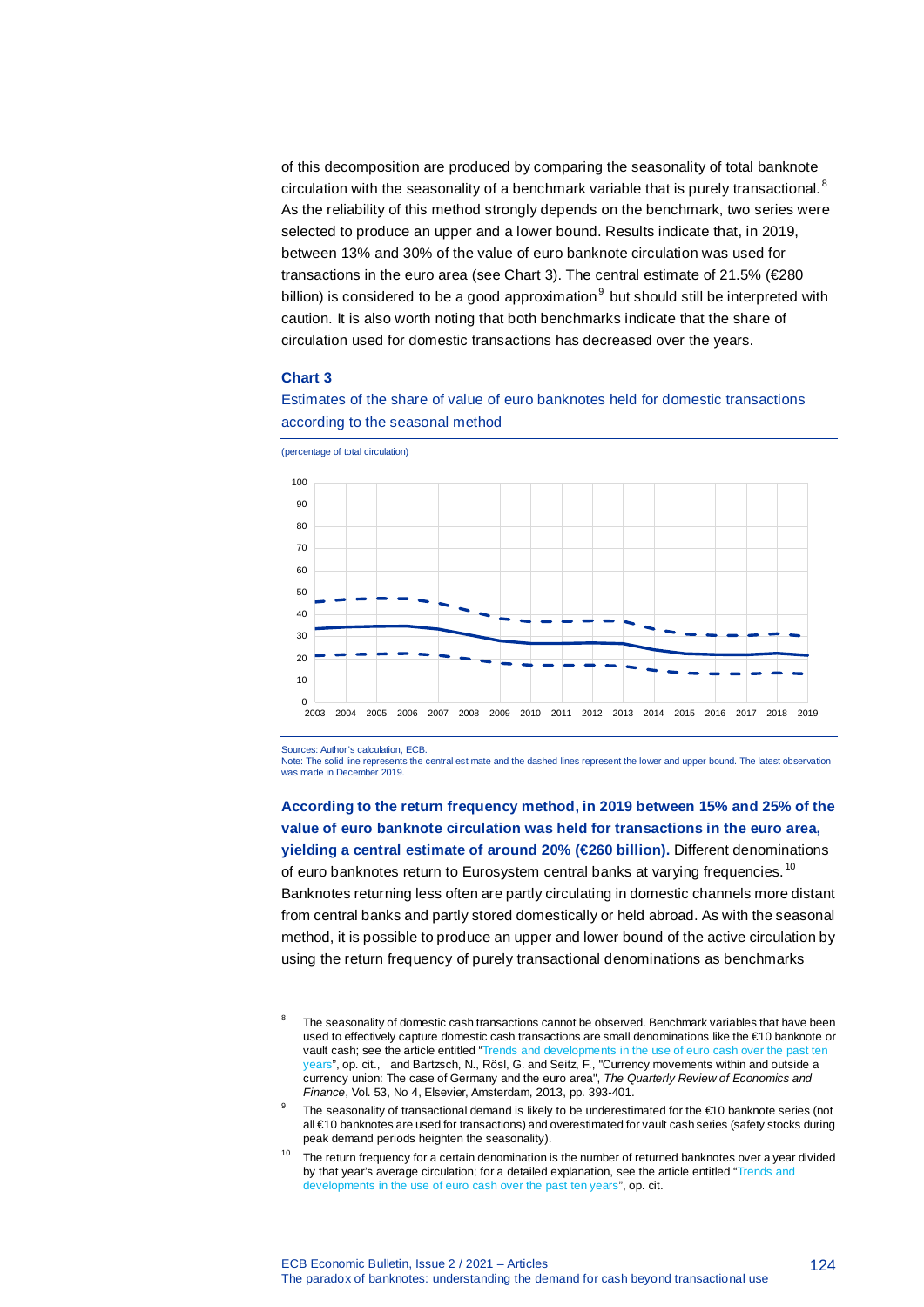(making two extreme assumptions). This is narrower than the interval estimated using the seasonal method.

## **An analysis of the introduction of the second series of euro banknotes provides further information on how the different denominations of banknotes circulate.**

The introduction of the second series of euro banknotes and the subsequent replacement of the first series provides valuable information. The saturation rates of different banknote denominations (i.e. number of banknotes of the second series in circulation over total number of banknotes from the first and second series) follow a specific type of pattern which can be analysed by fitting curves to the data.<sup>11</sup> Chart 4 illustrates this for  $\epsilon$ 5 (typically transactional, like the  $\epsilon$ 10 and  $\epsilon$ 20 denominations) and €50 denominations (used for transactions but also as a store of value domestically and abroad like other high value denominations €100 and €200). An interesting pattern emerges: the curves start flattening before the new series saturate 100% of the circulation, reaching a steady-state saturation rate called the "carrying capacity". This means that a portion of banknotes from the first series may never return to the Eurosystem because they may be either permanently stored domestically or  $-$  as is perhaps more likely – lost or held abroad. For low (typically transactional) denominations one would expect that most banknotes return to the central bank. They exhibit a higher carrying capacity (around 86% and 89%) than higher-value denominations (for example, the €50 has a projected carrying capacity of 70%). Also, as one would expect, the  $\epsilon$ 5 denomination (mostly used for transactions) has a steeper curve, meaning that it reaches the carrying capacity quicker than the €50 (used for transactional purposes but also as a store of value both domestically and abroad).<sup>12</sup> These patterns are also observable with other denominations. This shows that the higher the value, the higher the likelihood that a banknote is used as a store of value domestically or abroad; similarly, the higher the value, the higher the likelihood it is held as a store of value for a long time.

j

Logistics models that assume circulation can be divided into two distinct compartments provide the best fit. This matches the intuitive assumption that a portion of banknotes actively circulate and return quickly to the central bank, while others return more slowly as they are circulating in distant channels or stored.

 $12$  This simple graphical analysis can be made more precise by interpreting the first and second derivatives of the curves. This enables accurate assessment of when the return of banknotes for the different denominations accelerates and decelerates.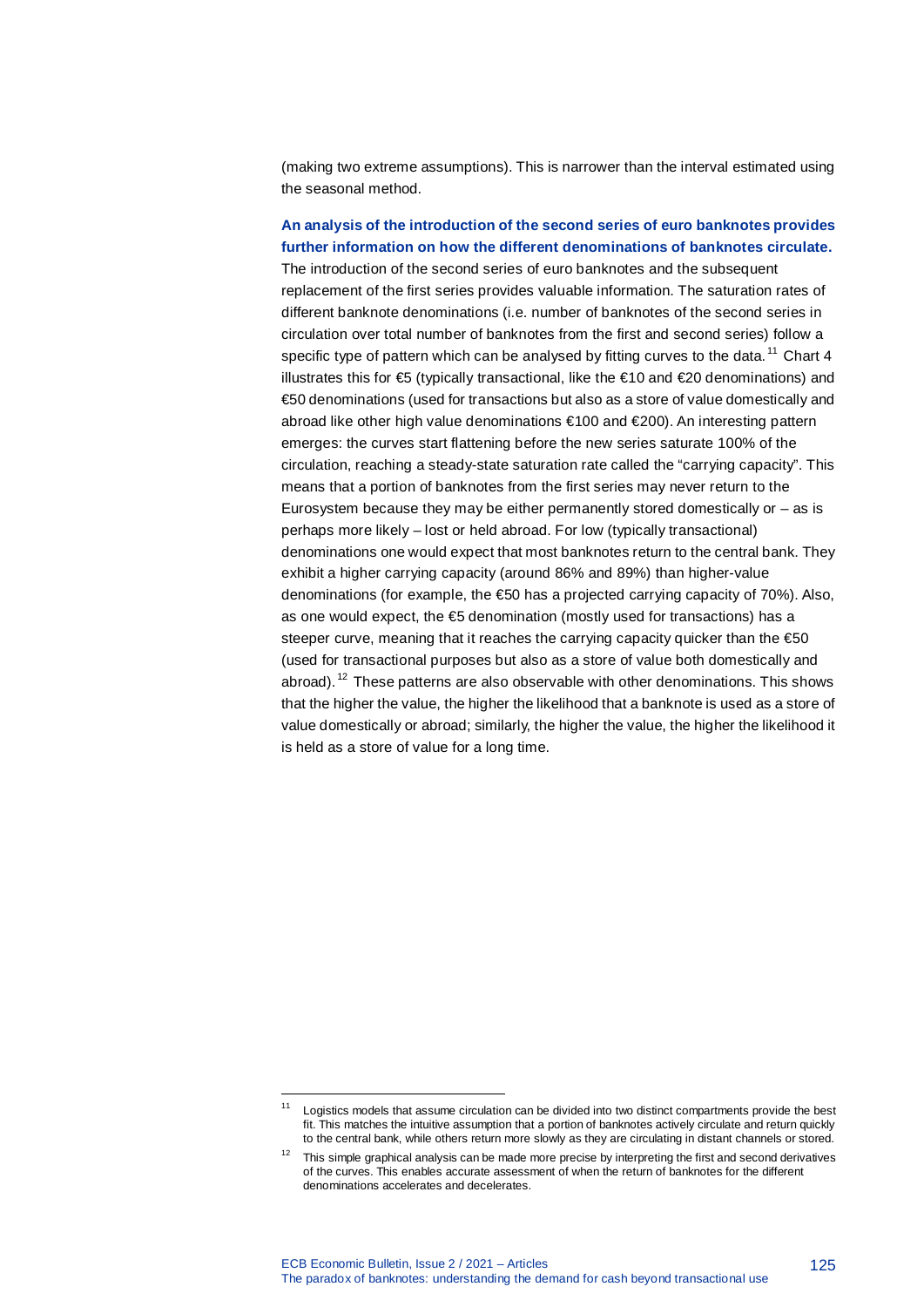#### **Chart 4**



#### Analysis of the €5 and €50 banknote saturation rates

Source: ECB and author's calculations; latest observation November 2020. Notes: The saturation rate is the number of banknotes of the second series in circulation over total number of banknotes.

**A recent ECB household survey**<sup>13</sup> **shows that the total value of cash transactions by citizens in 2019 amounted to €1,993 billion and that cash is still the most used means of (retail) payment, although the share of cash payments has decreased.** Although indirect methods can provide valuable estimates of the use of cash for transactions domestically, direct methods such as payment surveys are necessary to supplement our indirect knowledge. As explained in more detail in Box 1, the cited ECB survey shows that, in 2019, cash was the most used means of payment in the euro area for point-of-sale (POS) and person-to-person (P2P) transactions and non-negligible in other types of transactions. However, the share of cash payments has decreased in the past three years by six percentage points. According to the survey, euro cash has been used for 117 billion physical and online transactions, corresponding to a value of €1,993 billion.

## **Box 2** Domestic transactional use of cash, evidence from the SPACE survey

**Prepared by Chiara Litardi and Alejandro Zamora-Pérez**

The ECB Study on Payment Attitudes by Consumers in the Euro Area (SPACE)<sup>14</sup> shows the relevant role of cash in daily transactions; 72% of the transactions at the point of sale (POS)<sup>15</sup> (representing 47% in value terms) and 83% of person-to-person (P2P) transactions (57% in value) are made in cash.<sup>16</sup> The significant difference between number of transactions and value is due to the more

1

Considering POS and P2P combined it is 73% in number and 48% in value.

See "Study on the payment attitudes of consumers in the euro area (SPACE)", ECB, Frankfurt am Main, December 2020.

 $14$  ibid.

 $15$  The POS category is the most common type of person-to-business payment and it includes transactions at: supermarkets; small shops for day-to-day items (e.g. bakery, drug store); street vendors or markets (e.g. newspaper, florist); shops selling durable goods (e.g. clothing, toys, electronics); petrol stations; restaurants; bars; cafés; hotels; venues for culture, sport or entertainment; vending or ticketing machines; offices of public authorities or post offices; services outside the home (e.g. hairdresser, dry cleaning); and all other physical locations*.*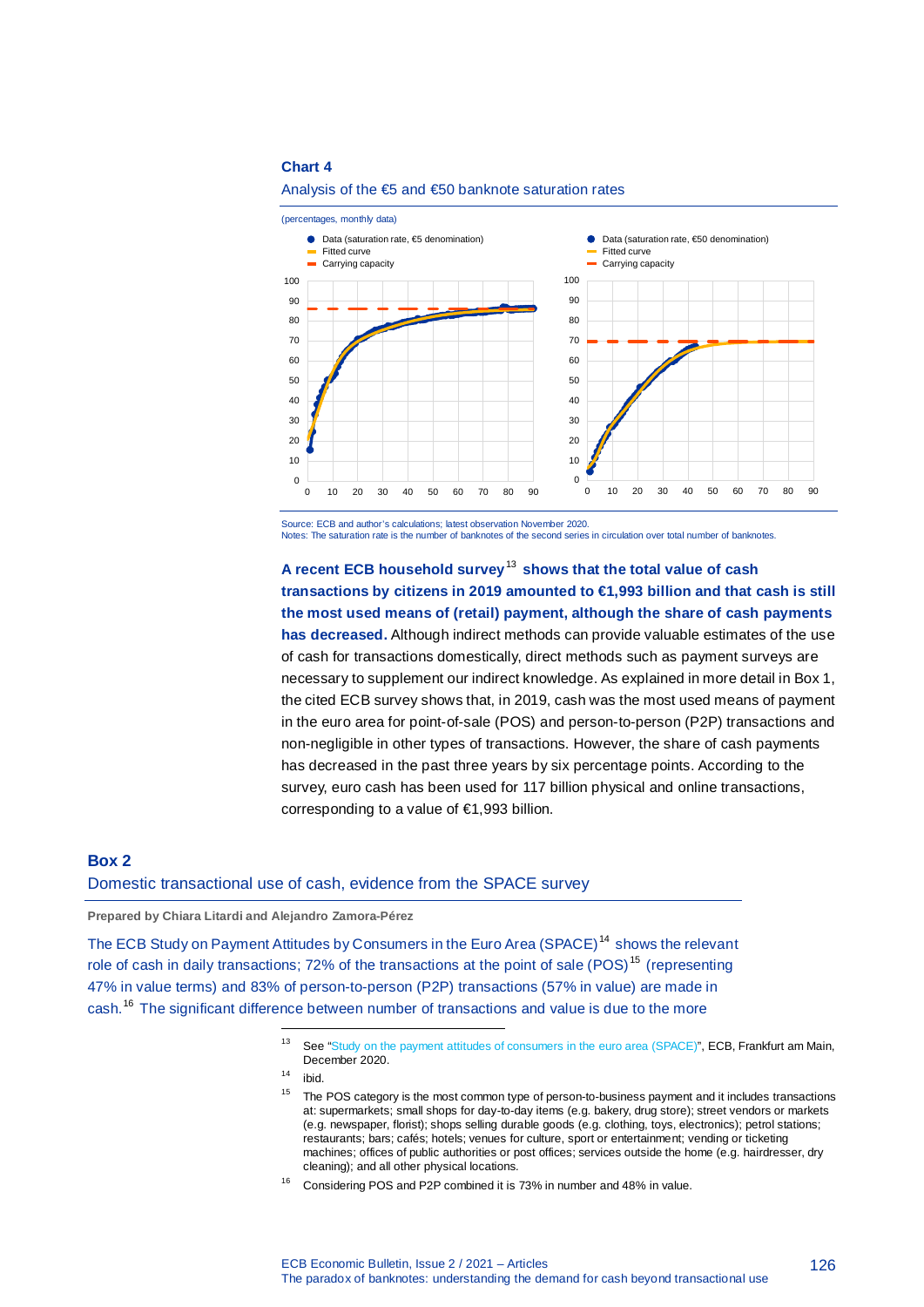frequent use of cash for low-value transactions. For both POS and P2P combined, payments below €15 represent most of the transactions made as shown in Chart A (left-hand panel). 92% of payments below €5 are made in cash while only 33% of transactions above €100 (which represent only 3% of all POS and P2P transactions) are paid in cash (see Chart A, right-hand panel).

### **Chart A**





Sources: ECB, De Nederlandsche Bank, Dutch Payments Association and Deutsche Bundesbank.

1

Even if cash is the most used means of payment in POS and P2P transactions, its usage compared to other payment instruments has decreased in the last three years when a similar survey was conducted<sup>17</sup>. Since 2016, the share of cash payments has decreased by six percentage points both in terms of number of transactions and value, both for POS (from 78% of transactions and 53% of value three years ago) and P2P (from 89% of transactions and 63% of value).

Other person-to-business payments where cash is used are the recurring payments such as to pay electricity bills, telephone bills or rent, with large differences across countries and types of service. Around 6% of citizens in the euro area pay electricity bills in cash, with a high variability across countries (ranging from 1% to 38%). The use of cash is lower for rent (4%) and phone bills (5%), also with significant differences in euro area countries.

As a means for transaction, the use of cash for business-to-person payments is non-negligible, although it has declined since 2016. According to SPACE, 13% of euro area citizens still get some regular income in cash. Around one in ten respondents received up to half or more than half of their income in cash. In terms of occupation, self-employed citizens receive income in cash more often; on average, 26% of them have received at least part of their income in this way.

<sup>17</sup> See Esselink, H. and Hernandez, L., "The use of cash by households in the euro area", *Occasional Paper Series*, No 201, ECB, Frankfurt am Main, November 2017.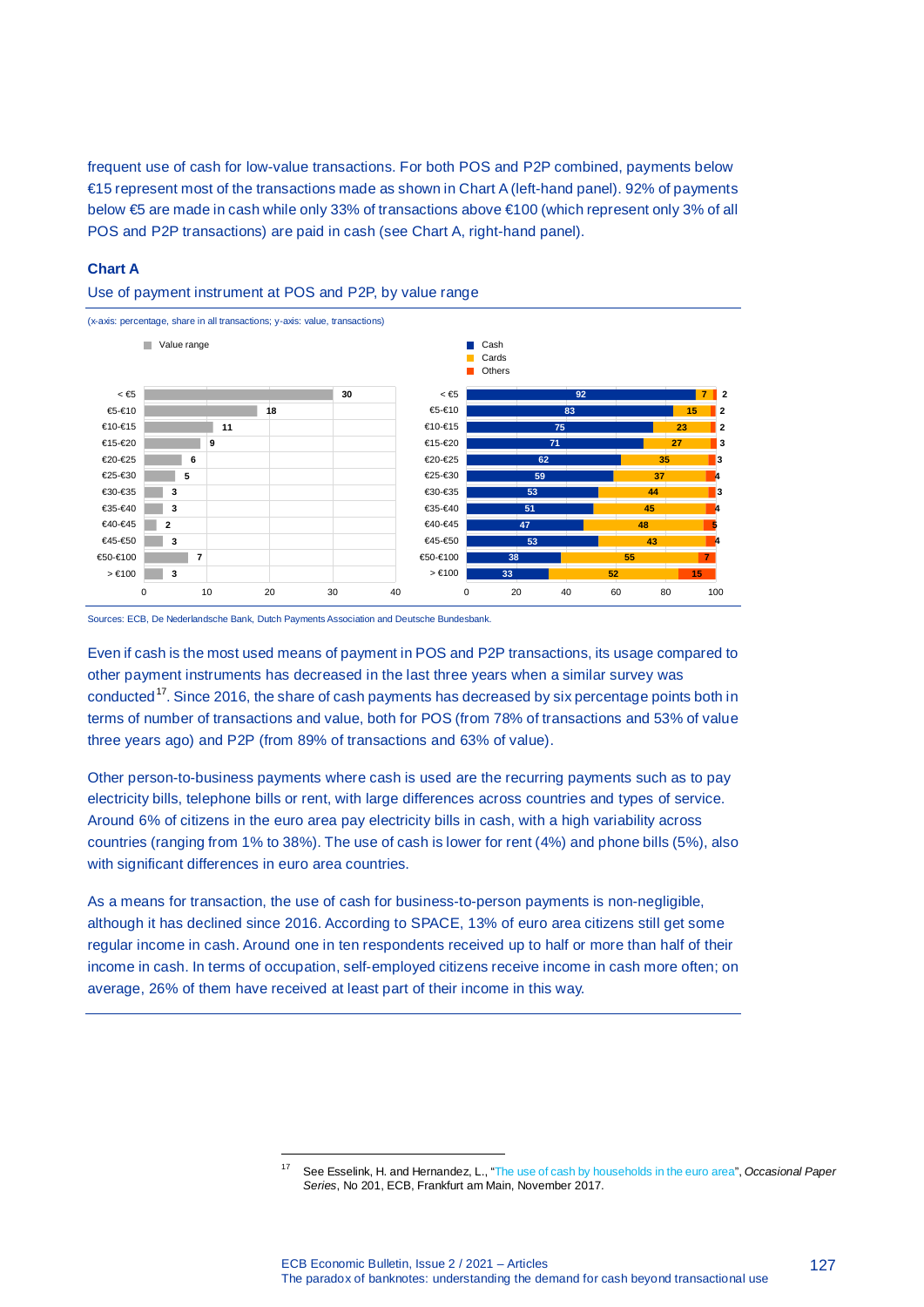## 3 The non-transactional demand of banknotes

**The central estimates of the previous section suggest that around 80% of the value of banknotes in circulation was not actively used for domestic transactions in 2019, and this share has risen over the years.** The following section will present the available evidence on the remaining components of cash demand, namely foreign demand and domestic store of value.

**The circulation of euro banknotes outside the euro area**

**A recent comprehensive study**<sup>18</sup> **on the foreign demand for banknotes suggests that between 30% and 50% of the value of euro banknotes was held abroad in 2019 and this share has been increasing in recent years.** In December 2019 the total cumulated (i.e. net) euro banknotes shipped in and out of the euro area via banking channels only represented 13% of total banknote circulation in terms of value. However, the study clarifies that there are several channels through which banknotes can flow in and out of the euro area, such as non-registered remittances or tourism. This is why several indirect approaches were used to more accurately investigate this topic. According to a method developed by the ECB, in 2019 around  $30\%$  of the total value of banknotes in circulation was held abroad.<sup>19</sup> This share goes up to 50% for the same year when using the seasonal (estimates for 2018) and age of banknote methods (estimates for 2019). These two methods compare certain characteristics (such as seasonality or the lifespan of banknotes) of the euro banknote population with other, otherwise similar, reference countries' banknote populations.<sup>20</sup> Interestingly, both the ECB method and the seasonal method $^{21}$  suggest that this share has been increasing over the years (from around 20% in 2008 to around 30% in 2018 and from over 35% in 2008 to over 50% in 2018, respectively). The wide interval resulting from the different methods reflects the complexity of estimating the size of the foreign demand component of euro banknotes. As explained in relation to the indirect approaches used in Section 2, the reliability of these methods depends on a variety of assumptions, and thus the results should be taken with a certain degree of caution.

### **There are many reasons why in developing and transition economies there is a high demand for national cash in general and foreign strong currencies in**

**particular.**<sup>22</sup> The literature normally attributes the high use of cash in developing and transition countries to both supply-side problems (such as underdeveloped payment infrastructures and the lack of access to credible saving alternatives) as well as demand-side factors (lack of trust in banks, deeply entrenched habits or unfavourable perceptions towards electronic payments). For the use of US dollar outside the United States, it has been found that some of the factors that influence its foreign demand are

j

<sup>18</sup> Lalouette, L., Zamora-Pérez, A., Rusu, C., Bartzsch, N., Politronacci, E., Delmas M., Rua, A., Brandi, M. and Naksi, M., "Foreign demand for euro banknotes", *Occasional Paper Series*, No 253, ECB, Frankfurt am Main, 2021.

<sup>19</sup> See "Estimation of euro currency in circulation outside the euro area", ECB, April 2017.

 $20$  In the study, the chosen references were the Canadian dollar for the seasonal method and the Danish krone for the age of banknotes method. For more on both methods, see Lalouette, L. et al., op. cit., 2021.

 $21$  The age of banknotes only provides an estimate for 2019 due to data unavailability.

<sup>&</sup>lt;sup>22</sup> A literature review can be found in Lalouette, L. et al., op. cit., 2021.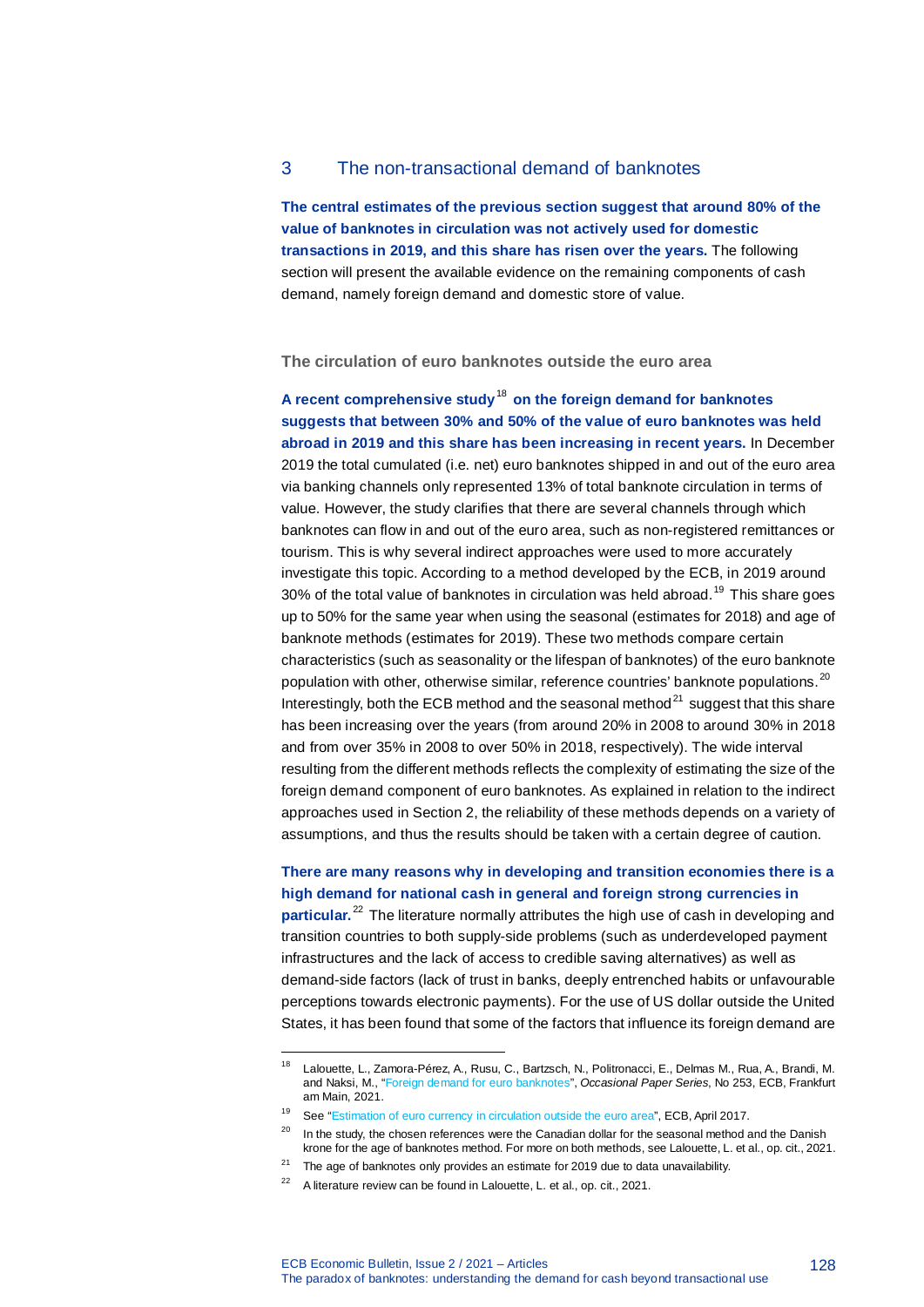high historical inflation in those countries, size of the domestic market, global and local economic uncertainty and past dollar use. Recent evidence from a survey conducted regularly by the Oesterreichische Nationalbank (OeNB) also provides valuable findings on the determinants of euro banknote demand, although it is limited to central, eastern and south-eastern European economies. These determinants include limited trust in the local financial systems and in local currency, stronger individual preferences for cash, or expectations of the future adoption of the euro.

**A macroeconometric model of euro banknote demand and quantitative and qualitative analyses of the determinants of euro net shipments find that mostly local factors (from countries demanding banknotes) influence foreign**  demand.<sup>23</sup> Different approaches indicate that the local economic activity of foreign countries has an impact on the overall demand for euro banknotes; also, local inflation, local unemployment and the nominal USD/EUR exchange rate influence euro net shipments. The influence seems to be mainly driven by medium- and high-denomination banknotes. Notably, apart from store-of-value and safe-haven asset demand, in some regions (Americas, Middle East, Asia and western non-EU countries) tourism seems to be the most important factor influencing demand.

**The use of euro banknotes for domestic store of value**

**Between 27.5% and 50% of the value of banknote circulation is thought to be stored in the euro area in 2019, meaning that per-adult cash reserves (of euro area citizens as well as of banks and companies) range between €1,270 and €2,310.** Using the estimates that around 20% of the value in circulation was used for domestic transactions and between 30% and 50% was held abroad, this means that in 2019 between 27.5% and 50% was used for store-of-value purposes in the euro area.<sup>24</sup> This implies that the amount of cash reserves per-adult ranged between €1,270 and €2,310. It should be stressed that this per-adult amount includes people's holdings, but also cash held by euro area monetary financial institutions (MFIs) and companies. This breakdown by sectors has not been determined so far.

**Although cash held by MFIs in normal conditions is mostly held for transaction purposes, the developments of vault cash in recent years can provide a hint of the amount of cash used for store-of-value purposes.** Generally, MFIs hold cash in their vaults mainly for the purpose of transactions. Chart 5 shows that, after the rate of the ECB's deposit facility went into negative territory (more obviously, when it was decreased in March 2016 from -0.3% to -0.4%) a visible break in the series can be observed, hinting that storing cash was made relatively more attractive. As vault cash was rather stable from 2009 to the moment when the deposit facility rate first became negative in June 2014, it is likely that most of the €30 billion (60%) increase from then until the end of 2019 $^{25}$  was for the purpose of storing value. Despite its pronounced increase, vault cash only represented around 7% of total banknote circulation at the

 $23$ ibid.

<sup>&</sup>lt;sup>24</sup> These figures are calculated as a residual value from the previous estimates of the other components and the wide intervals reflect the uncertainty surrounding the previous calculations.

Considering the seasonally adjusted series (i.e. removing the seasonal peak of December).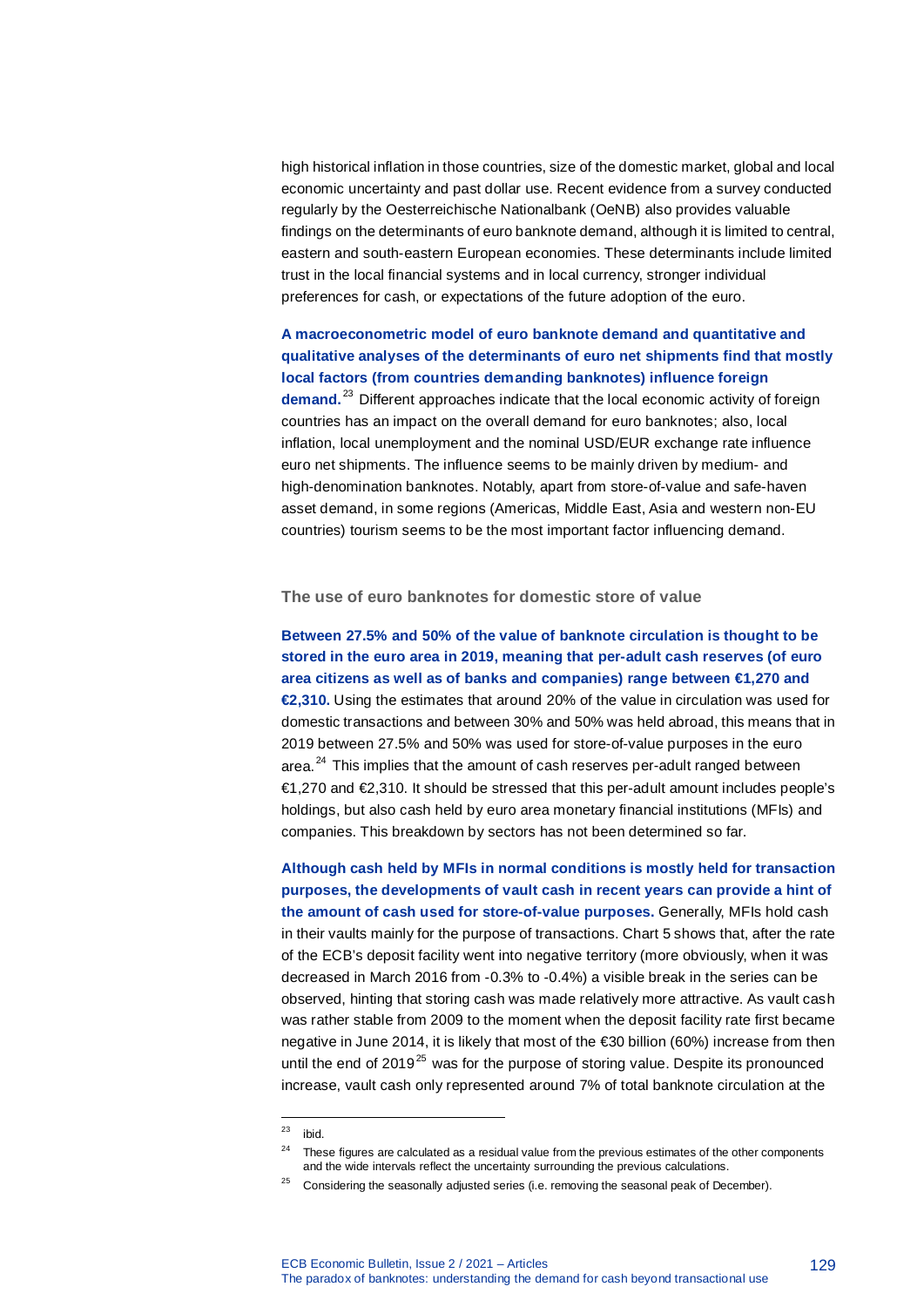end of 2019 so it can by no means entirely explain the increase of domestic store of value usage.

#### **Chart 5**

Vault cash held by MFIs and Deposit Facility Rate



Source: ECB; latest observation October 2020.

1

## **In contrast to MFIs, there is neither available data on the precise amount of cash held by retailers and citizens, nor estimates on the trends of their cash**

**holdings in recent years.** At the same time, it is certain that the above change in the deposit facility rate did not affect companies (who mostly hold cash for transactions) and people living in the euro area in the same manner as it did MFIs, as neither people nor companies are able to deposit excess liquidity with the ECB. Nevertheless, as long as the opportunity cost of holding cash has decreased due to the low interest rate environment, people and companies might have been inclined to save more in cash than in other liquid assets yielding low interest. However, it is likely that, as is the case with other currencies that experienced a high increase in non-transactional demand, the low interest environment cannot fully explain the rise in demand. It is possible that other factors, such as increased uncertainty or the ageing of the population, may be at play. $^{26}$ 

**Household surveys, such as SPACE, provide further evidence on cash reserves held by citizens but, due to the sensitivity of the questions, respondents are thought to underreport their cash holdings.** This means that survey results must also be considered with an appropriate level of caution. Box 2 presents evidence from SPACE on cash reserves, as well as from a recent nationwide survey in Germany studying the motives of why German citizens save in cash.

<sup>&</sup>lt;sup>26</sup> For example, see Jobst, C. and Stix H., "Doomed to Disappear? The Surprising Return of Cash Across Time and Across Countries", *CEPR Discussion Papers*, No 12327, September 2017, and Shirai, S. and Sugandi E. A., "What Explains the Growing Global Demand for Cash?", *ADBI Working Papers*, No 1006, Asian Development Bank Institute, Tokyo, September 2019.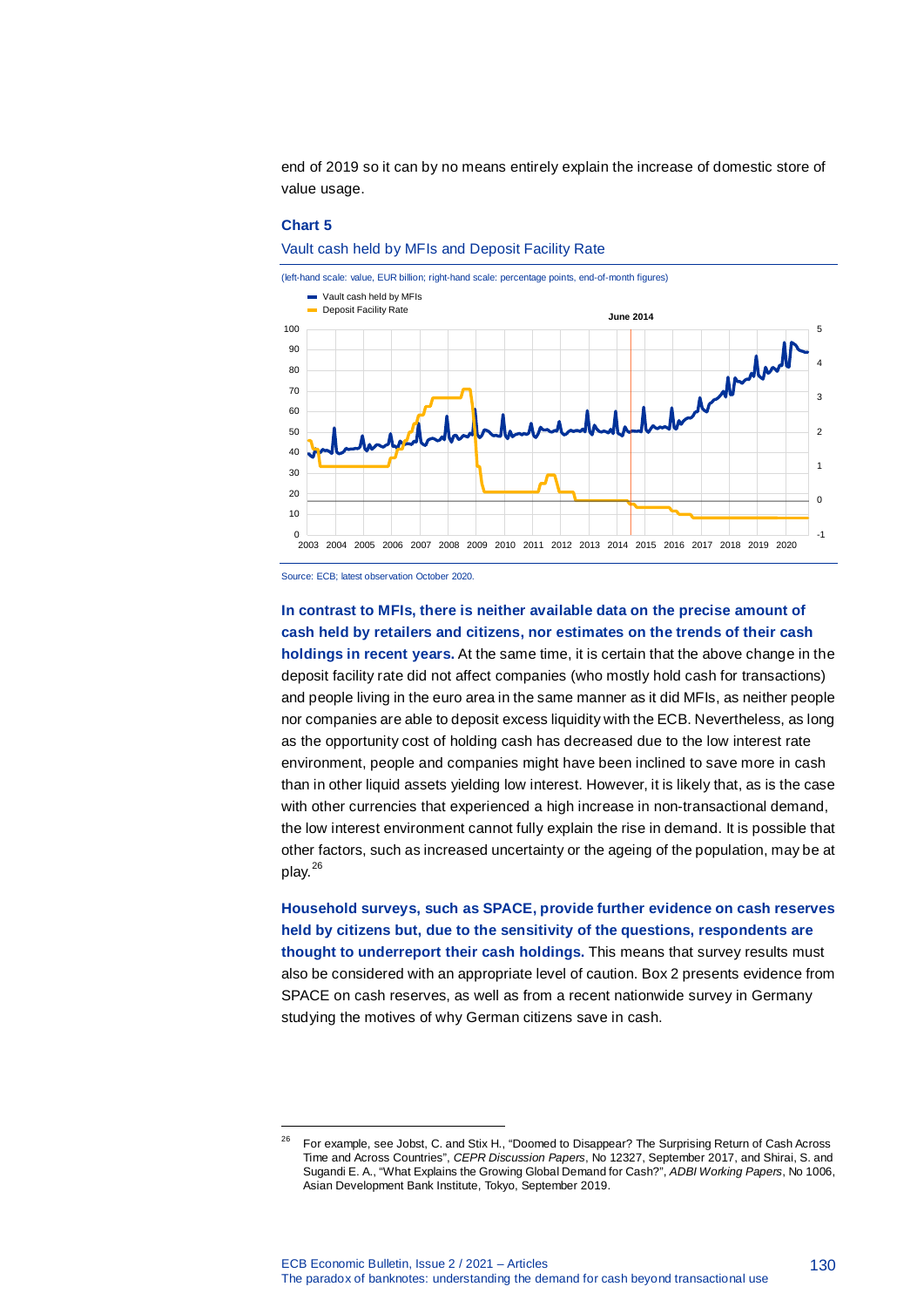## **Box 2**

### Domestic cash holdings of euro area citizens: evidence from two recent surveys

**Prepared by Chiara Litardi and Alejandro Zamora-Pérez**

### **Descriptive analysis of SPACE data on cash reserves by euro area citizens**

SPACE data show that around one out of three respondents kept cash reserves at home in 2019, with sizeable differences across countries. 34% of respondents declare to hold cash reserves, while 62% declared that they don't hold any cash and 4% refused to answer. In some countries, up to 50% of respondents report keeping extra cash.

In 2019 most of the respondents holding cash at home answered that they held relatively small amounts; this suggests the bulk of citizens' cash holdings might be held by a reduced share of the population. Among those who responded that they put cash aside outside a bank, three out of four people (75%) had less than €500, while one out of ten (10%) kept between €500 and €1,000. A small portion of respondents declared high amounts, only 6% reported between €1,000 and €5,000 and 2% kept over €10,000. Some of the respondents who reported keeping cash at home refused to disclose how much cash they store (7%).

In the euro area, there are important differences across socio-demographic groups such as gender, education and income (see Chart A). Men are more likely to hold larger amounts than women and individuals with more education tend to hold higher amounts of cash than those with less education. However, this could be reflecting income inequalities within the above groups, as the survey shows that consumers with higher income level keep higher amounts of extra cash. Further research is needed to assess how the different variables influence cash holdings.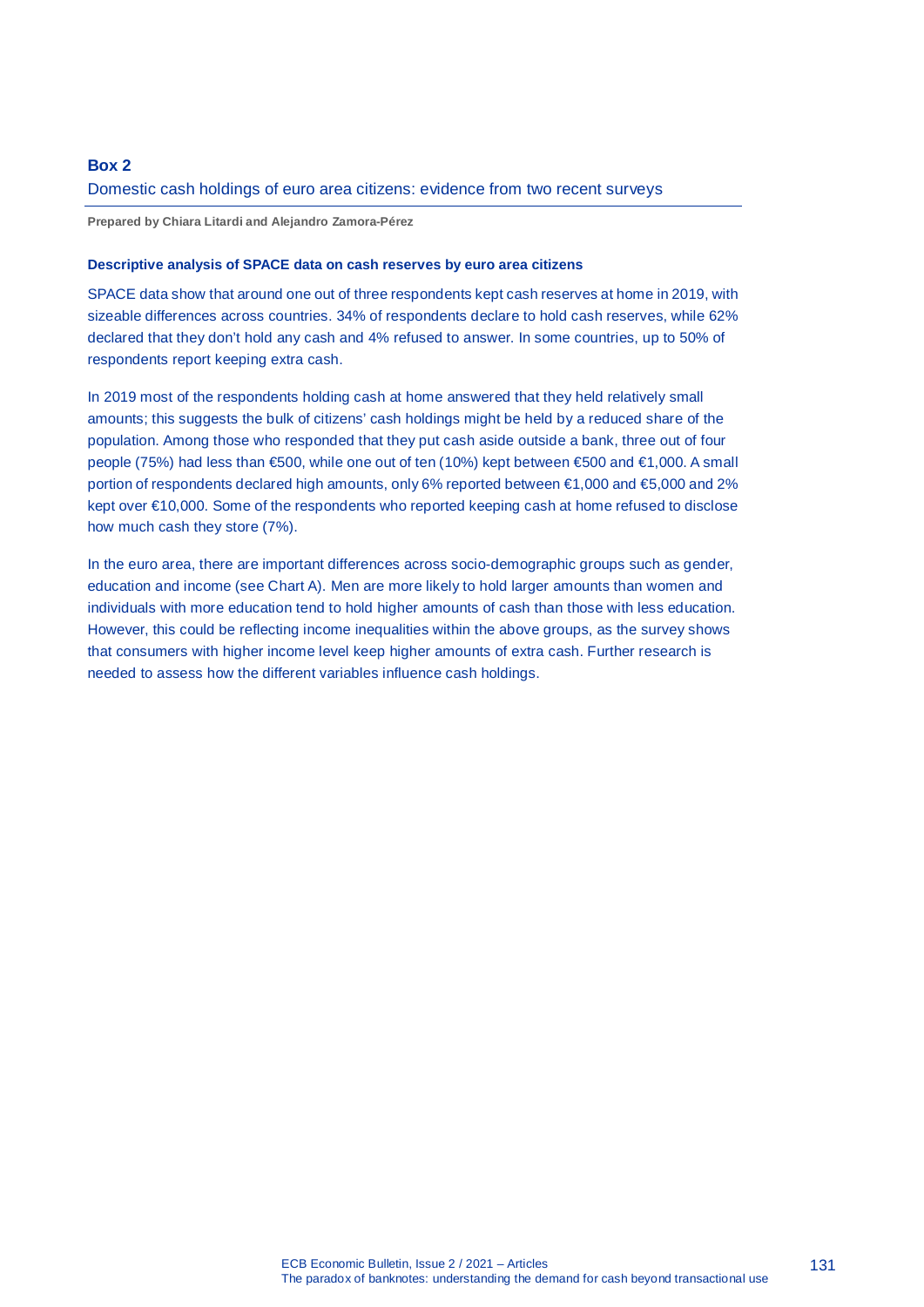### **Chart A**





1

Sources: ECB, De Nederlandsche Bank and Dutch Payments Association and Deutsche Bundesbank.<br>Notes: The data on average, gender and education are for the euro area (19 countries). The data for the income groups excludes the Income group is defined as the monthly household income after taxes and social security.

#### **Results from a German study**

A recent study based on survey data from Germany<sup>27</sup> – a country that accounts for a large share of banknote circulation in the euro area – shows that individuals in Germany held an average of €1,364 in cash in 2018. To obtain this data, the survey employed a number of confidence-boosting measures to reduce the bias of underreporting the amounts of cash reserves and gain insight into other sensitive aspects. The average amount declared (€1,364) is close to the lower bound of holdings in the euro area provided in the main text of this section (€1,270), although the figures are not directly comparable as, among other aspects, the estimates in this article also consider holdings by banks and retailers.

Regression results point that age, income and employment status have an influence on holding cash reserves. Older people tend to hold more cash outside their wallets, although the increase of holdings by age is not linear (cash reserves seem to be accumulated until shortly before retirement). The average cash amount that individuals save rises with income, and the bulk of the value of cash holdings seems to be concentrated among the top percentiles of the income distribution. Among those working, the largest reserves are held by self-employed people.

The above study also looks at the reasons why people hoard cash: factors such as doubts about the security and reliability of technical systems had an impact, whereas tax motives were not a key factor. The study asked a set of indirect questions about tax morale to develop a set of tax honesty indicators without directly asking the respondents about these matters. Although 12% of respondents declared that tax motives can explain why people choose to hold cash, there is no correlation between tax honesty indicators and keeping cash aside. Some other factors, such as concerns about security and the reliability of technical systems, appear instead to influence the decision to keep cash outside the

<sup>&</sup>lt;sup>27</sup> Eschelbach, M. and Schneider, F., "Cash hoarding by German households – an empirical analysis of how much cash they store and why", Deutsche Bundesbank, Frankfurt am Main, July 2020.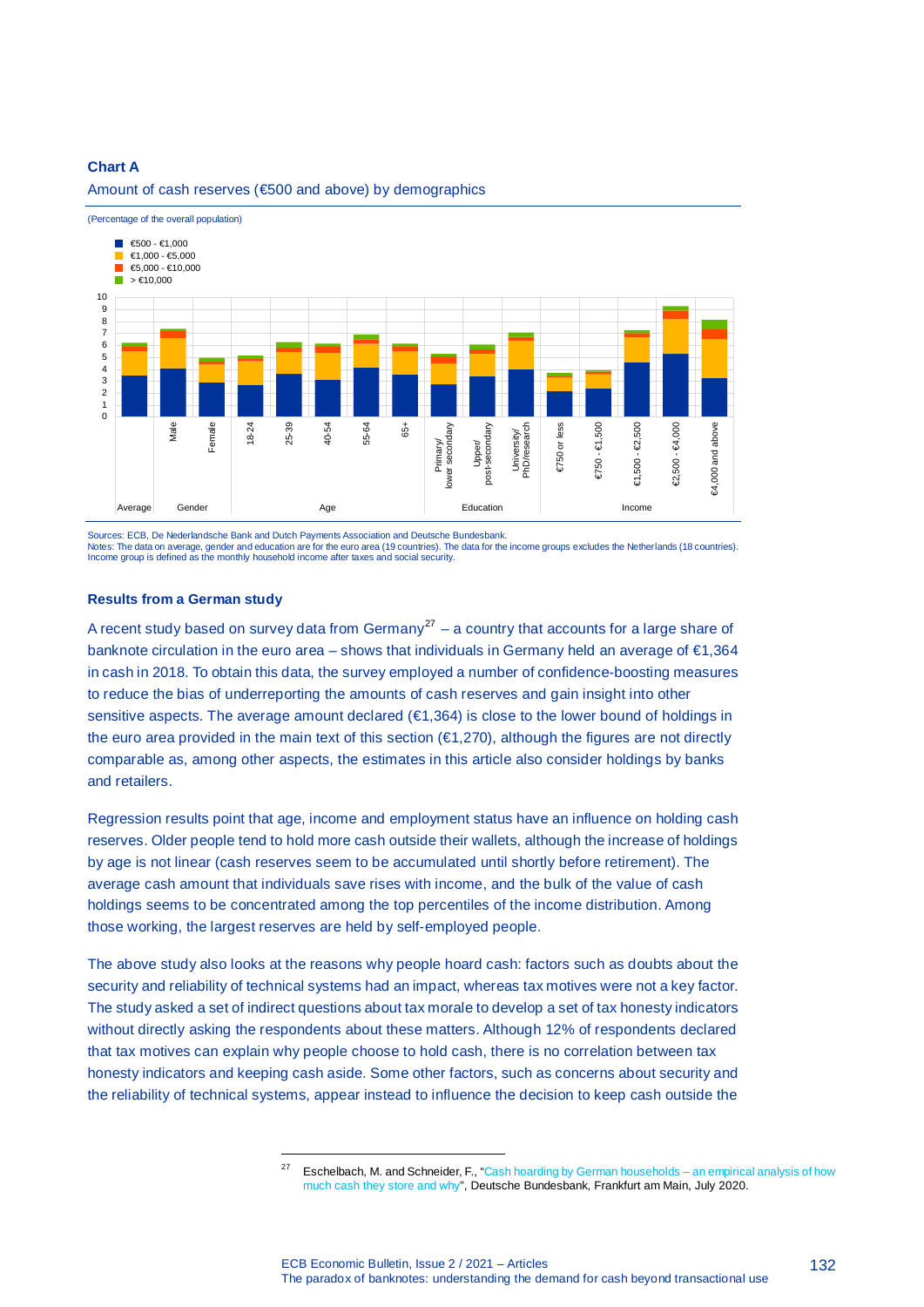wallet. Moreover, those who reported having doubts about technical systems tended to hold relatively large amounts.

## 4 The increase in banknote issuance during crises: the case of the COVID-19 pandemic

**During 2020 the increase in banknote circulation was abnormally high due to the COVID-19 pandemic, a trend that has also been observed in other crises periods.** During different types of crises, people tend to increasingly demand cash, and the COVID-19 crisis was no exception (see Box 3). Chart 6 shows the net issuance of euro banknotes in 2020 and compares it with the previous two (normal) years. After the negative issuance at the beginning of the year (when, after Christmas, returned banknotes are always higher than issued banknotes), net issuance in 2020 started deviating from the normal growth rate once the COVID-19 pandemic spread across Europe. In the two previous years, net issuance in December was around €61 billion, while in 2020 it was over €141 billion (an €80 billion difference representing an increase of over 130%).

### **Chart 6**

#### Cumulated net issuance of euro banknotes in 2020 compared with previous years





### **Box 3**

Cash and crises

**Prepared by Gerhard Rösl and Franz Seitz**

1

It has been observed globally that, in the past, an important driver of high increases in cash holdings has been rising cash demand due to crises.<sup>28</sup> As can be seen in Chart A, cash demand has

<sup>&</sup>lt;sup>28</sup> A more thorough analysis of the relationship between cash and crises can be found in Rösl, G. and F. Seitz, "Cash and Crises: No surprises by the virus", *IMFS Working Papers*, No 150, Institute for Monetary and Financial Stability, Frankfurt, 2021.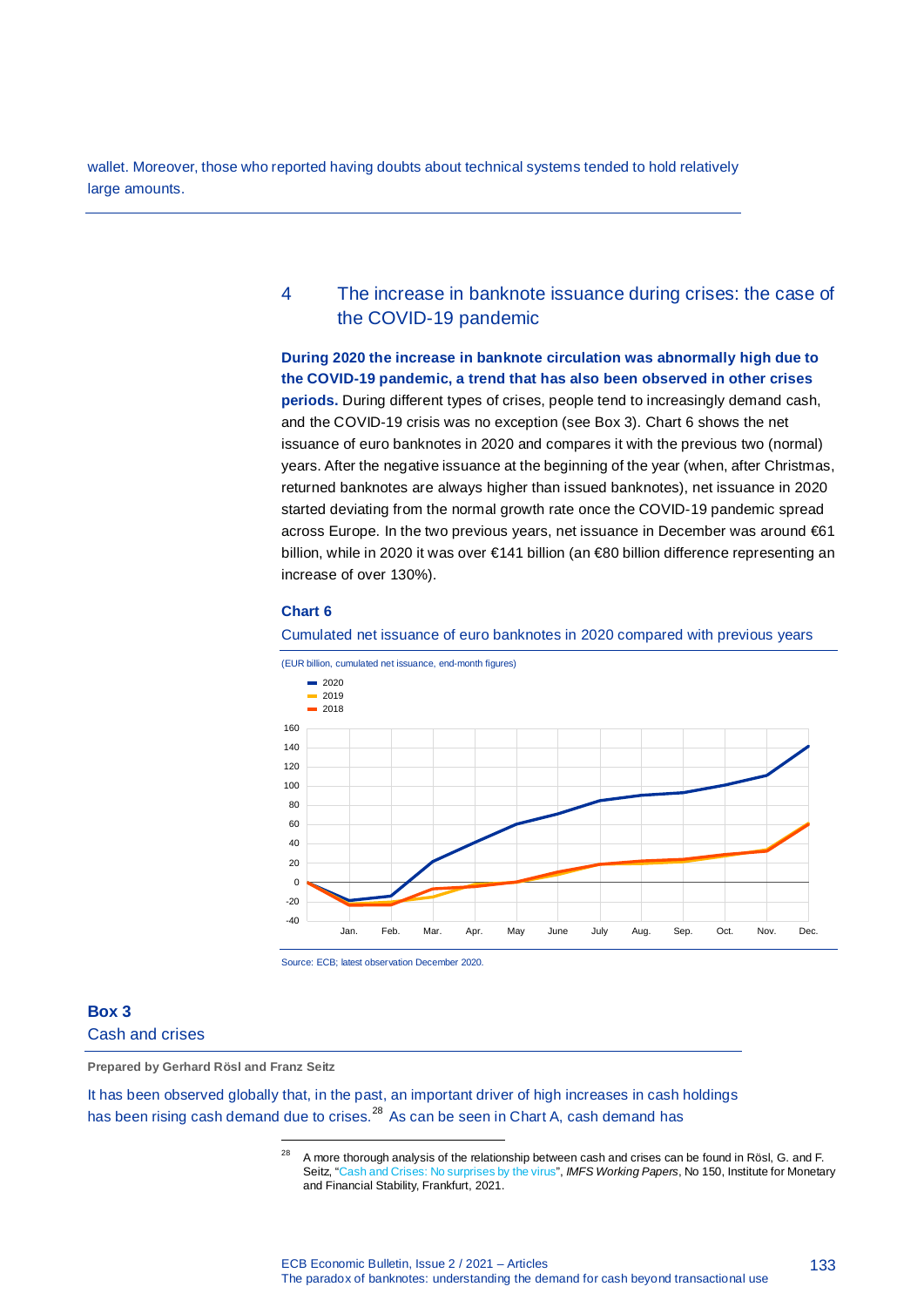increased in major currency areas during all the included crises, sometimes quite drastically. In what follows, we cover historical examples worldwide that point at the importance of cash during crises by distinguishing between three different types of crisis, namely (a) technological crises (such as the Y2K crisis), (b) financial market crises (like the great financial crisis of 2008/9) and (c) natural disasters (such as earthquakes, hurricanes or the ongoing COVID-19 pandemic).

### **Chart A**



Annual growth rates of cash in selected countries

Source: Relevant national central banks. Notes: Data refer to cash or banknotes in circulation.

ECB Economic Bulletin, Issue 2 / 2021 – Articles The paradox of banknotes: understanding the demand for cash beyond transactional use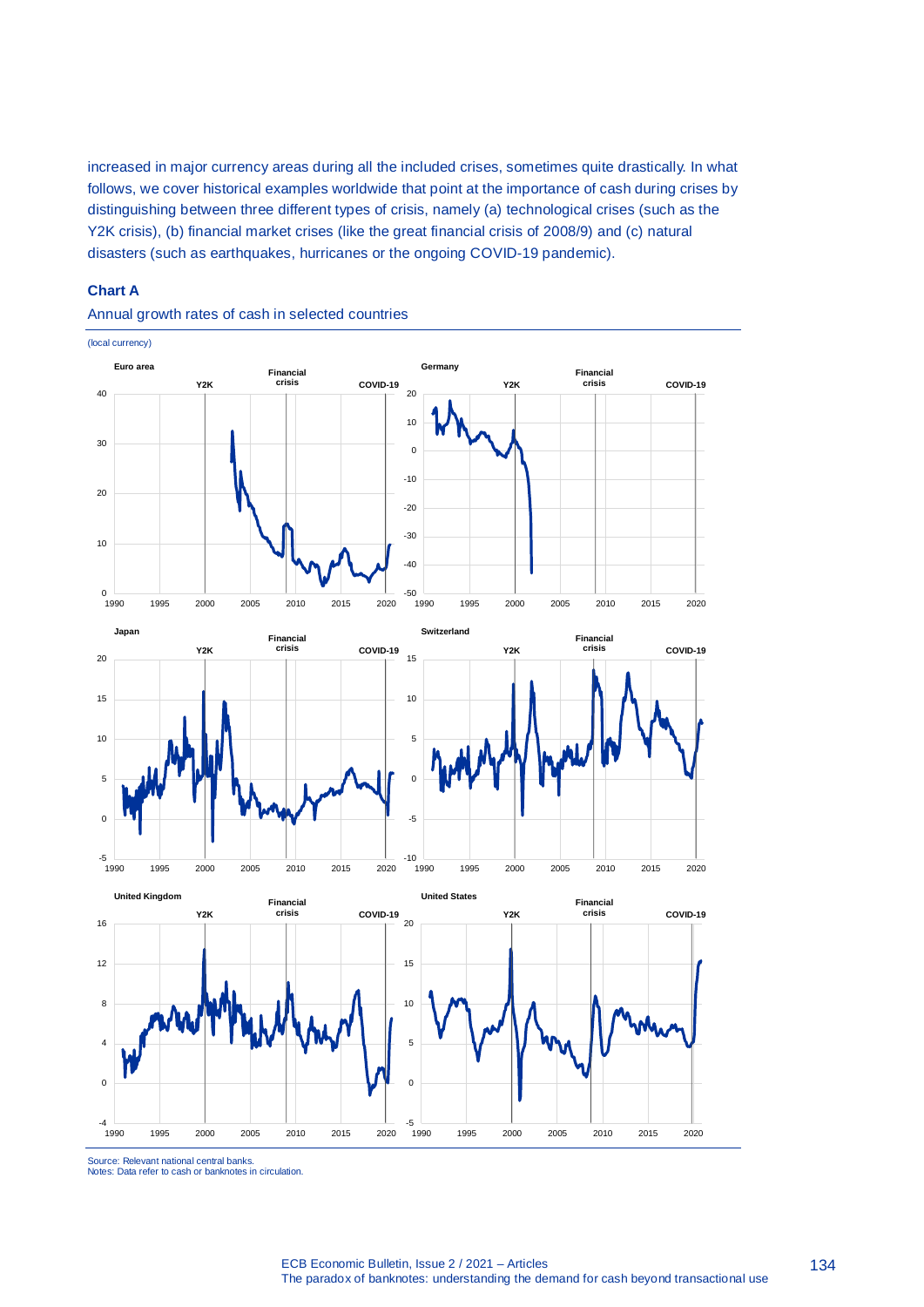The huge increase in the global demand for cash during the technological crisis around the turn of the year 2000 (Y2K) was caused by a heightened uncertainty. At that time, it was feared that the re-setting of computer program dates in order to adjust for the new millennium would have led to a shutdown of important institutions like public utilities, but also the smooth functioning of payment systems and cash withdrawals from ATMs were in question. The surge in cash in circulation (see Chart A) around the millennium was thus driven by transaction and precautionary motives as well as the desire to store value. For example, in the United States cash issuance of both small and large denominations increased by an annual rate of more than 20% at the end of 1999, whereas cash demand for Swiss francs concentrated mainly on high denominations (annual growth rate: 14%) probably reflecting a strong increase in foreign demand.<sup>29</sup> Domestic demand for cash around Y2K was often also fuelled by an increase in banks' vault cash, especially in the United States.

After the collapse of Lehman Brothers in October 2008, the resulting financial turmoil in the United States quickly scaled up to a global financial crisis which led to a visible increase in cash demand. In the United States, where the financial crisis originated, but also in the euro area, in Switzerland and in the United Kingdom, cash issuance went up considerably. In Japan, in contrast, which was not as heavily hit by the crisis, neither overall cash issuance nor single yen denominations showed an unusual increase. This time, store of value was obviously the dominant motive behind cash demand as especially the larger denominations increased (in the United States, the euro area, Switzerland and the United Kingdom). In the first three currency areas, this was due to domestic and foreign demand for the respective currencies.

The outbreak of COVID-19 led to a drastic downturn for the world economy in 2020, resulting in a stark decrease in turnover at the point of sale. However, global cash in circulation increased exceptionally. Regarding the demand for small and large banknote denominations, interesting differences emerged. In the United States as well as in the euro area, annual growth rates of small banknote transaction balances exceeded those of the largest denominations in mid-2020, whereas the opposite was true for banknote issuances in Switzerland and Japan.

To summarise, crisis periods have fostered cash demand in the past regardless of what kind of crisis occurs. This points to the important role that physical cash seems to play in successful crisis management.

j

**The transactional demand for cash has decreased while contactless payments have increased, according to a 2020 ECB survey on consumers' perceptions during early stages of the pandemic.** The survey to measure the impact of the pandemic on cash trend (IMPACT survey) provides an indication as to changes in payment behaviour during the first stages of the COVID-19 pandemic<sup>30</sup>. Although around half of the respondents reported using cash and cards in a similar manner as they had before the crisis, around 40% declared that they were using contactless payment cards more often. The same share (40%) of respondents declare that they were using cash much less often or somewhat less often. The latter group of respondents were also asked about their expected behaviour after the pandemic;

<sup>&</sup>lt;sup>29</sup> See, e.g. Assenmacher, K., Seitz, F. and Tenhofen, J., "The demand for Swiss banknotes: some new evidence", *Swiss Journal of Economics and Statistics*, Vol. 155, No 14, Springer, 2019.

<sup>&</sup>lt;sup>30</sup> However, it is not directly comparable to the SPACE survey. Further, some figures in the main text were from questions admitting multiple answers. See for more detail "Study on Payment Attitudes by Consumers in the Euro Area", op. cit.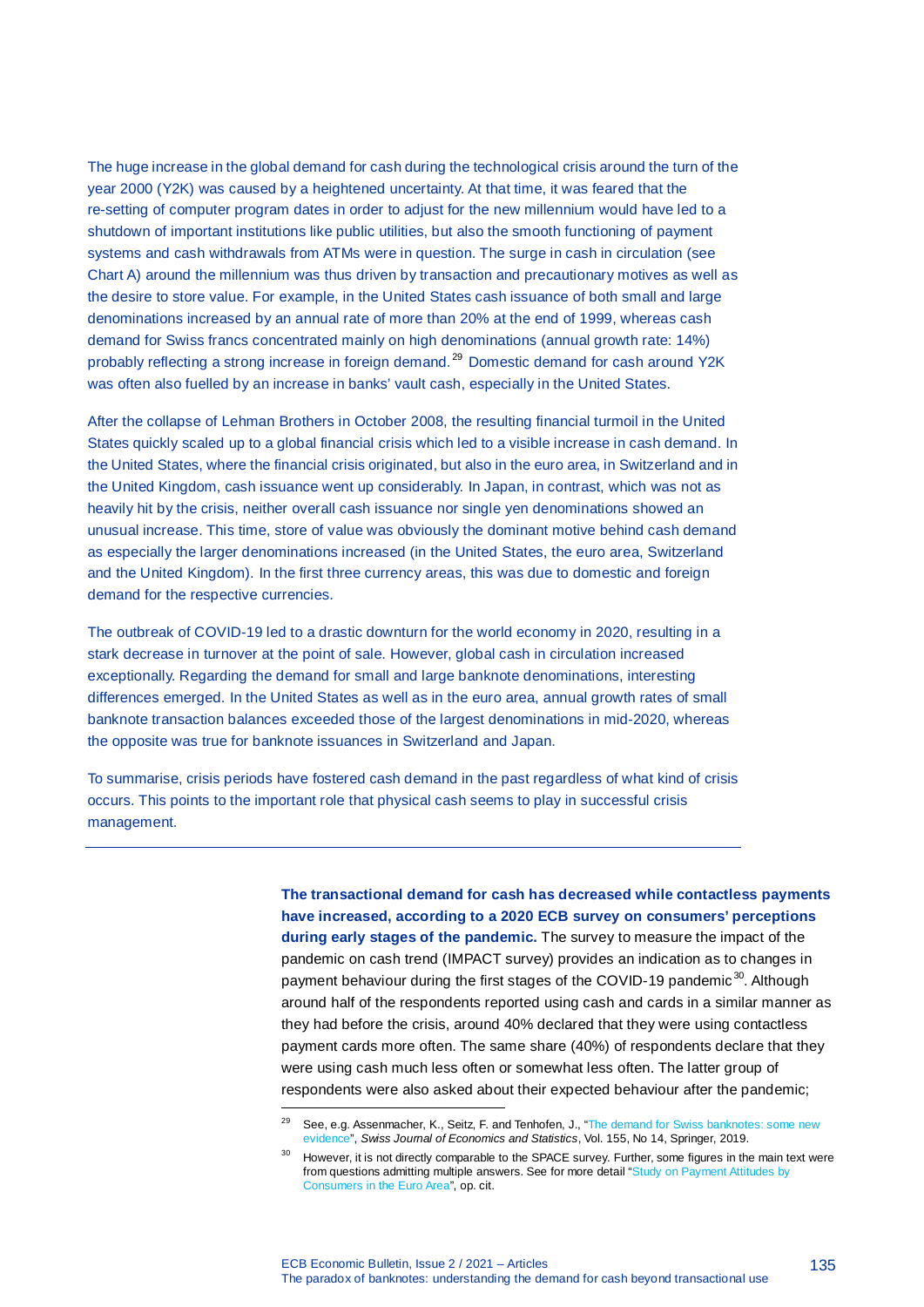around 87% indicated that they would continue to pay less often in cash when the pandemic is over. This would point towards a further decrease in transactional demand for cash, although researchers have observed that consumer perceptions or self-reported preferences are normally not indicative of payment behaviour.<sup>31</sup> Hence, further survey evidence after the pandemic is needed to assess whether these findings will be consolidated after the pandemic.

**Reduced banknote flows in and out of Eurosystem central banks indicate that active circulation has decreased, suggesting a higher precautionary demand possibly due to increased uncertainty and reduced mobility**<sup>32</sup>**.** Although during other crises there was an increase in the gross issuance of euro banknotes, during the COVID-19 pandemic it decreased compared to previous levels. The high increase in net issuance (gross issuance minus returns) is because the number of banknotes returning to the central bank decreased even more than gross issuance. This indicates that banknotes are circulating less actively than in the previous year, reflecting an impulse to keep cash reserves for precautionary savings, as well as corroborating a weaker transactional demand. Reasons for this behaviour could include increased uncertainty and reduced mobility (leading households to hold higher amounts, thereby reducing the need to go to a cash dispenser).

**Euro banknote shipments data suggests that foreign demand did not account for a sizeable share of this increase, which indicates that it could be mostly due to precautionary motives within the euro area.** The cumulated net shipments of euro banknotes abroad in 2020 was negative, meaning that more banknotes returned from abroad than those that were issued. This indicates that demand for banknotes from outside the euro area did not contribute to high demand. Informal channels, such as tourism or remittances, most likely did not contribute either, as these activities also decreased during the pandemic. This means that most of the demand was coming from domestic (euro area) precautionary savings.

## 5 Conclusions

**The first step to understanding the paradox of banknotes is to acknowledge the importance of demand for cash for store-of-value purposes, as well as demand for euro banknotes outside the euro area.** Although cash is still the most used means of payment at POS and P2P according to recent ECB surveys, the share of cash transactions versus other payment methods has decreased over time. However, cash demand has increased overall, and decomposing banknote circulation into its three components (euro area transactional demand, store of value inside the euro area and foreign demand) is key to explaining this increase. The share of the value of banknote circulation held for euro area transactions is thought to be between 20% and 22% (the upper and lowest bounds indicate this share may be between 13% to 30%, but these are based on extreme assumptions and central estimates are deemed

j

136

<sup>31</sup> ibid.

<sup>&</sup>lt;sup>32</sup> In March 2020, during the start of the pandemic in Europe, gross issuance increased, which was partly associated with lockdown announcements and subsequent runs on basic food (associated with higher spending). However, the rate of growth of gross issuance decreased in the following months and has not yet returned to normal levels.